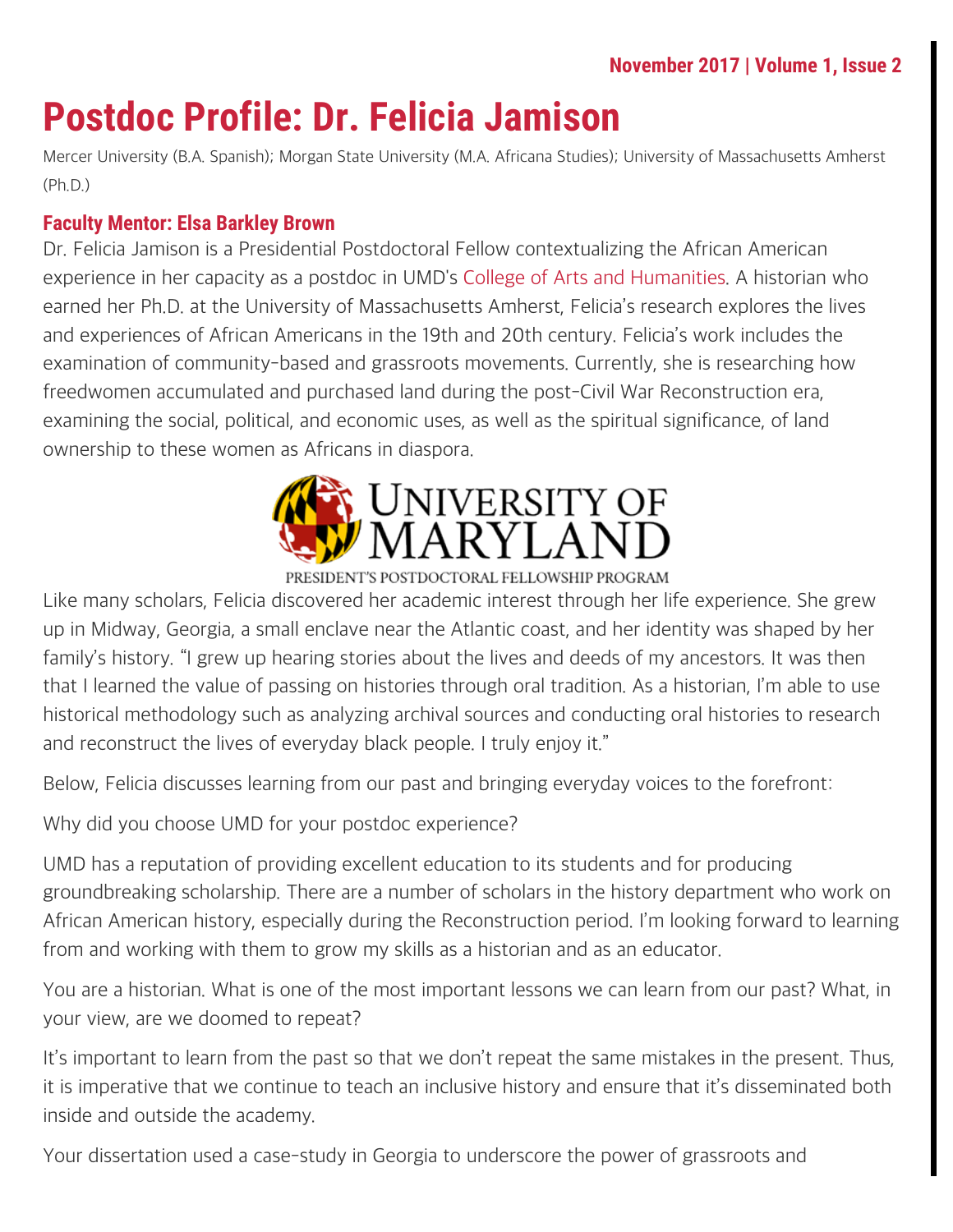community-based movements. Is there a recent example of this type of activism you find inspiring?

My dissertation looked at the Black Freedom Struggle, a movement that encompassed African Americans fighting for their human and civil rights throughout the 19th and 20th centuries. As scholars have shown, it was people on the ground using grassroots strategies that helped abolish slavery, end Jim Crow segregation, and fight anti-black racism. In that same vein, it's clear that the Black Lives Matter Movement is directly connected to this long struggle for equality and equity. It is surely my generation's Civil Rights Movement.

How do you hope your work will impact others?

My goal in writing history is to tell the stories of everyday people who worked tirelessly to enact change in their communities. I hope that these stories both inspire and interest people.

What's the last great book you read?

I just finished reading [Making Gullah: A History of Sapelo Islanders, Race, and the American](https://www.amazon.com/Making-Gullah-Islanders-American-Imagination/dp/1469632683) [Imagination](https://www.amazon.com/Making-Gullah-Islanders-American-Imagination/dp/1469632683) by Melissa Cooper.

What's the one item (or piece of tech) you cannot live without?

My iPad. I read books, check emails, maintain my social media, and listen to music on my iPad. It would be hard to live without it.

# **Faculty Hiring Initiatives**

As noted in the University's [Transforming Maryland: Expectations for Excellence in Diversity and](https://www.provost.umd.edu/Documents/Strategic_Plan_for_Diversity.pdf) [Inclusion](https://www.provost.umd.edu/Documents/Strategic_Plan_for_Diversity.pdf) strategic plan, and reinforced in the University's [Strategic Plan](https://www.provost.umd.edu/sp15/2016StrategicPlanUpdateFinal.pdf), the University has long embraced the core values of equity, diversity, and inclusion. The University launched several efforts in recent years to help recruit, retain, and advance a more diverse faculty. Together, the ADVANCE program, the Office of Diversity and Inclusion (ODI), the Office of Faculty Affairs (OFA), and others have implemented initiatives that include seed grants, peer networks, mentoring, writing groups, and an allies program.

Last year, Provost Rankin launched three initiatives to further diversify the faculty:

- [The President's Postdoctoral Fellows Program](https://faculty.umd.edu/presidentspostdoc/index.html). We have joined in a collaborative partnership with the University of California to offer postdoctoral fellowship opportunities at the University of Maryland in all academic fields, coupled with faculty mentoring, professional development, and academic networking opportunities. Through this program, the University seeks applicants whose research, teaching, and service will contribute to diversity, inclusion, and equal opportunity in higher education and at the University of Maryland. This year, we welcomed six Fellows to campus (who will be profiled throughout the year in our newsletter).
- [The Senior Targeted Hire Program](https://faculty.umd.edu/appointment/hiring.html). This program's focus is on the recruitment of field-leading tenured faculty members who will enhance the diversity of the faculty, as well as contribute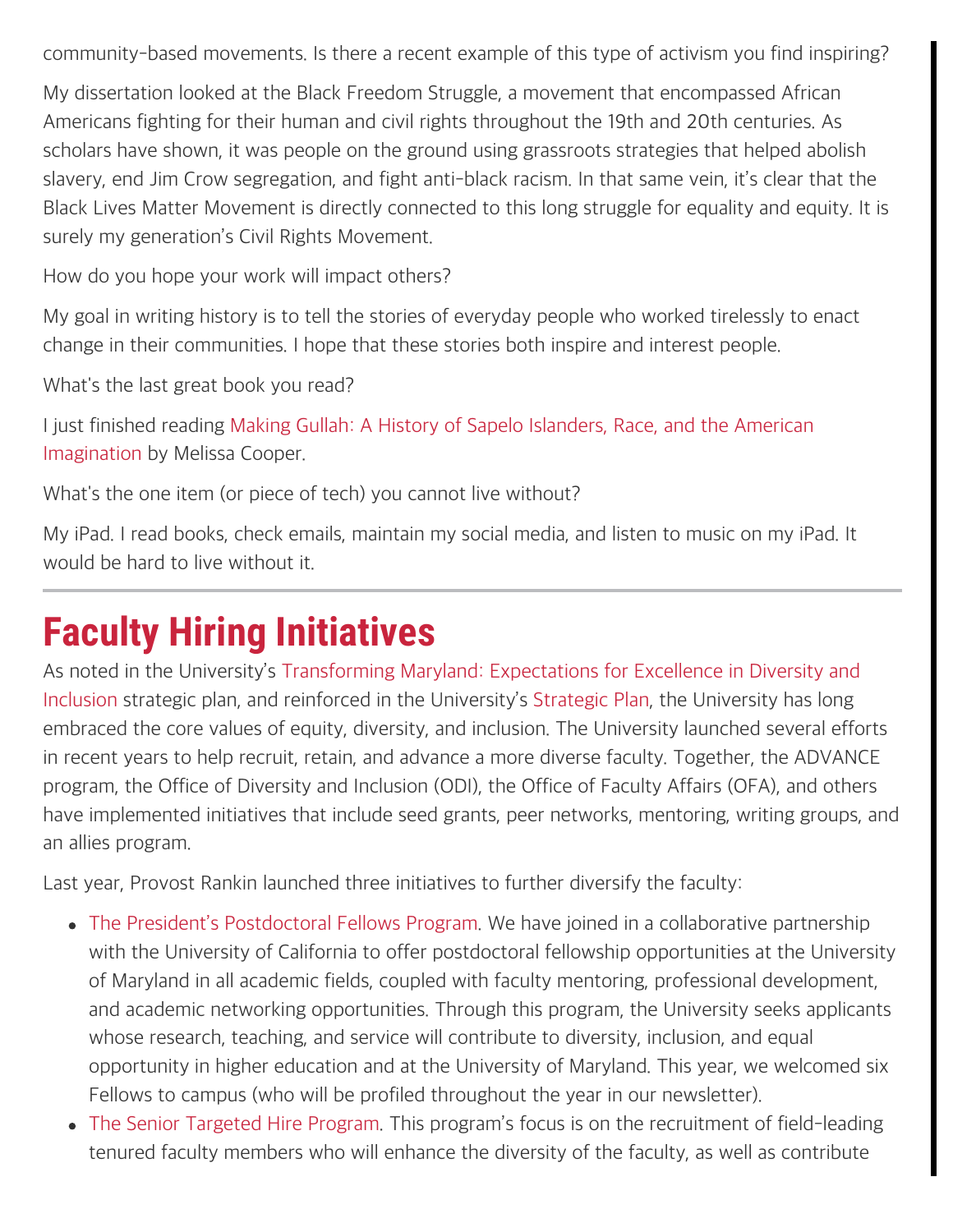more broadly to campus diversity initiatives and efforts. The program successfully recruited two underrepresented faculty members last year, and we currently have several proposals under review.

[The Inclusive Hiring Pilot.](https://faculty.umd.edu/appointment/documents/bestpractices.pdf) Led by ADVANCE and in collaboration with ODI and OFA, this program is working with six colleges and multiple departments in those colleges (CMNS, BSOS, ARHU, AGNR, ARCH, EDUC) to help develop an enhanced search plan and process based on best practice strategies designed to attract, recruit, and hire faculty from underrepresented groups.

As a complement to these programs, the Provost continues to provide incentives to recruit and hire diverse faculty members at the assistant professor level. In addition to measuring the success of these programs -- and adjusting as we learn from their initial implementations -- a key goal is to bring greater coordination and collaboration across these efforts to enhance the success of our goals to recruit, retain, and advance a diverse faculty.

## **Recognition & Awards 2017-18 Distinguished Scholar-Teachers**



**Karen Carleton**

On October 18, Dr. Carleton presented, "Seeing is Believing: Vision in a Changing World" in the Edward St. John Learning and Teaching Center.



**Rajshree Agarwal** On October 19, Dr. Agarwal presented, "Fostering Enterprise: Where the Journey is the Destination" in the Frank Auditorium.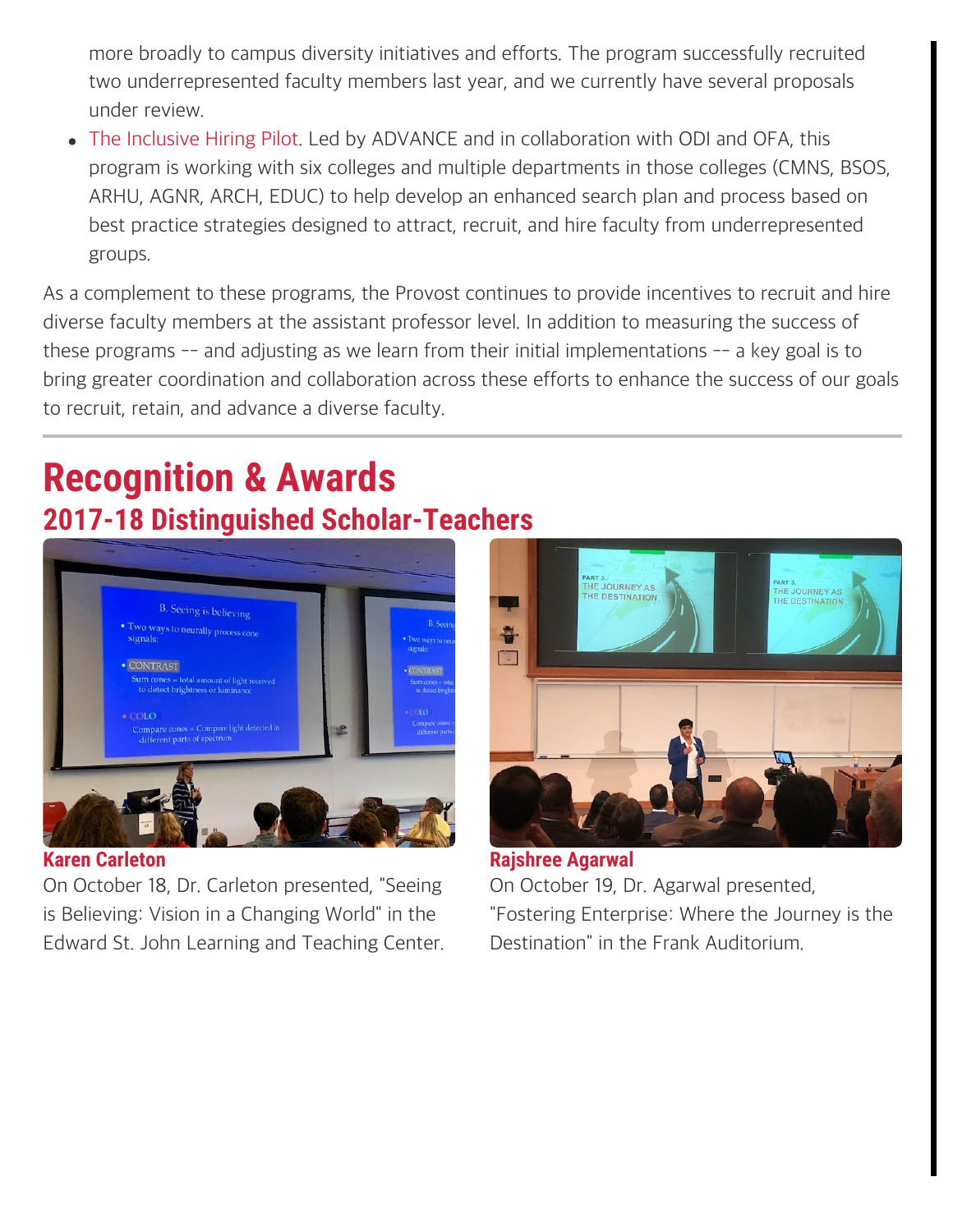

#### **Srinivasa Raghavan**

On November 2, Dr. Raghavan presented, "Nature-Inspired "Smart" Materials: Ability to Move, Morph, Destroy, and Heal" in the Kim Engineering Building.

### **Provost's Excellence Awards for Professional Track Faculty**

In the Fall of 2015, the Provost announced the inauguration of annual Excellence Awards for Professional Track (PTK) Faculty. Winners receive a letter of recognition from the Provost and a \$1,000 award in recognition of their contributions in one of the three core areas: Teaching, Research, or Service.

Nominations are limited to faculty members who have been employed at UMD for at least five years but are not on the tenure track. Part-time faculty members become eligible when they have served the equivalent of five years of full-time employment.

Nominations must be submitted by the nominee's unit head or immediate supervisor, and shall consist of a letter of support from the nominator, the nominee's CV, and two additional letters of support. The nomination period is from January 15 - February 15, 2018 and the full dossier is due on February 28, 2018. [Click here](https://www.faculty.umd.edu/awards/instr_ptk.html) for more information.

### **Call for Nominations**

A call for nominations has been issued for the following awards:

#### **2018-2019 Distinguished University Professor Awards**

Nomination period October 1 - November 15; Full Nomination Dossier Due January 15, 2018

### **Faculty Development UMD - At Home and in the World**

Research Ethics was the focus of the latest UMD - At Home and in the World seminar. The session addressed ethical issues raised by new technologies, intense competition for funding, challenges over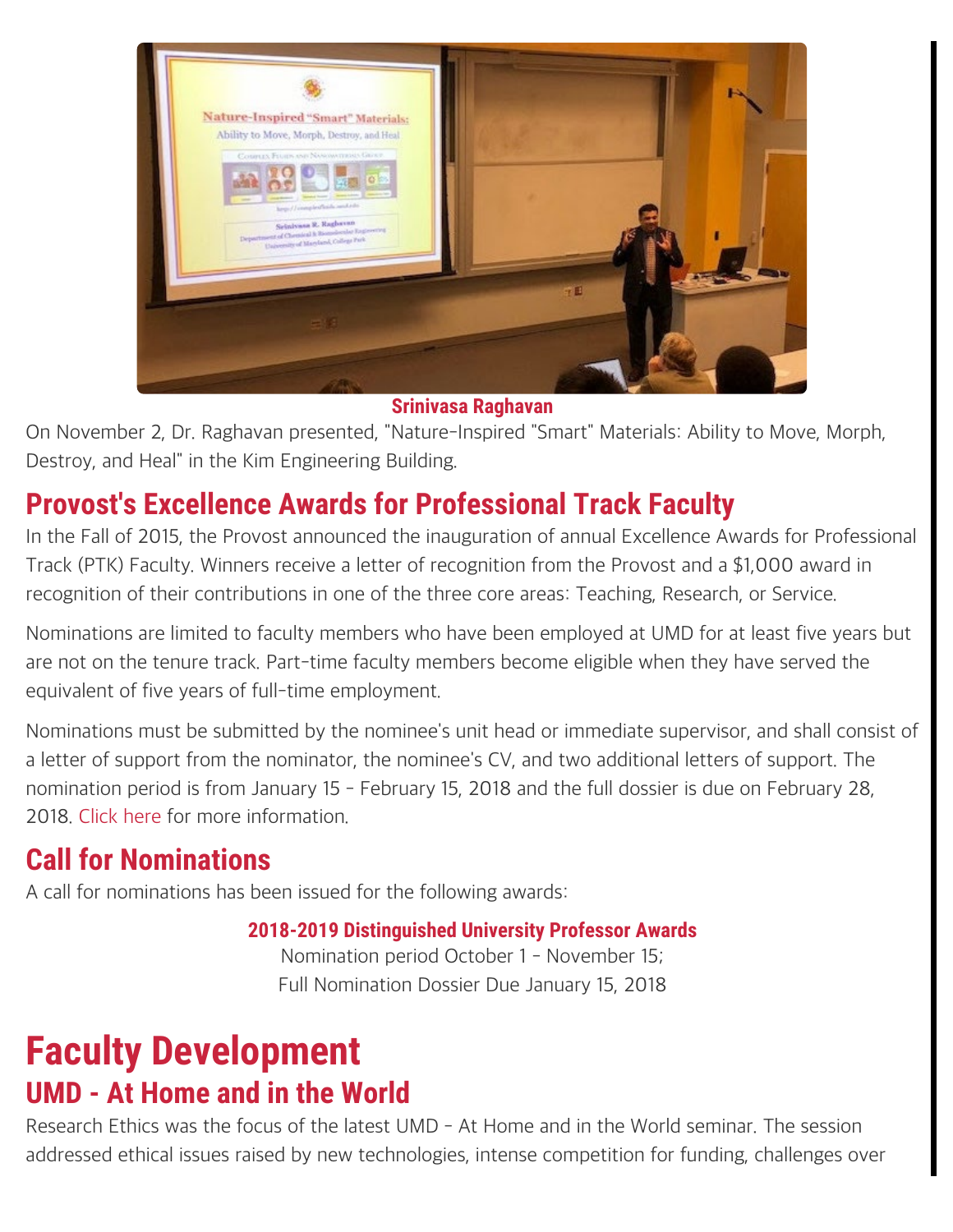the reproducibility of experiments, and how literature offers imaginative reasoning that helps us work through these problems. Featured speakers were (left to right): Robert Slevc, Psychology; Jessica Vitak, College of Information Studies; Philip DeShong, Chemistry and Biochemistry; and Christina Walter, English.



If you have ideas on future topics that we can highlight, [contact us.](mailto:faculty@umd.edu)

# **Telling Y(Our) Story: New Faculty Activities Reporting System**

As you may know, we have selected [Activity Insight](https://www.digitalmeasures.com/) by Digital Measures as our faculty activities system to enable faculty and the University to promote and report faculty and University accomplishments, activities, and impacts.

We will host [another open forum](https://umd-facultyactivities-openforum.eventbrite.com/) to discuss this new system on Thursday, November 16 from 1:30 pm -3:00 pm in McKeldin Library, 6137 Special Events Room.

For more information regarding the Faculty Activities Data project (including goals, timeline, and implementation approach), please go to:<https://faculty.umd.edu/data/>.

## **Faculty Tips and Resources Multi-Factor Authentication**

Beginning December 4, 2017, multi-factor authentication will be required for all faculty members, graduate assistants, and campus leaders to access university IT systems, like ELMS, UMEG, G Suite (including Gmail), CourseEvalUM, Box, and many more.

Recently, a new option for multi-factor authentication was added to make the process more accessible - - you can now register (and log in) using any phone that can receive a voice call.

To enroll or learn more, visit<https://it.umd.edu/mfa> or contact the IT Service Desk at 301.405.1500 or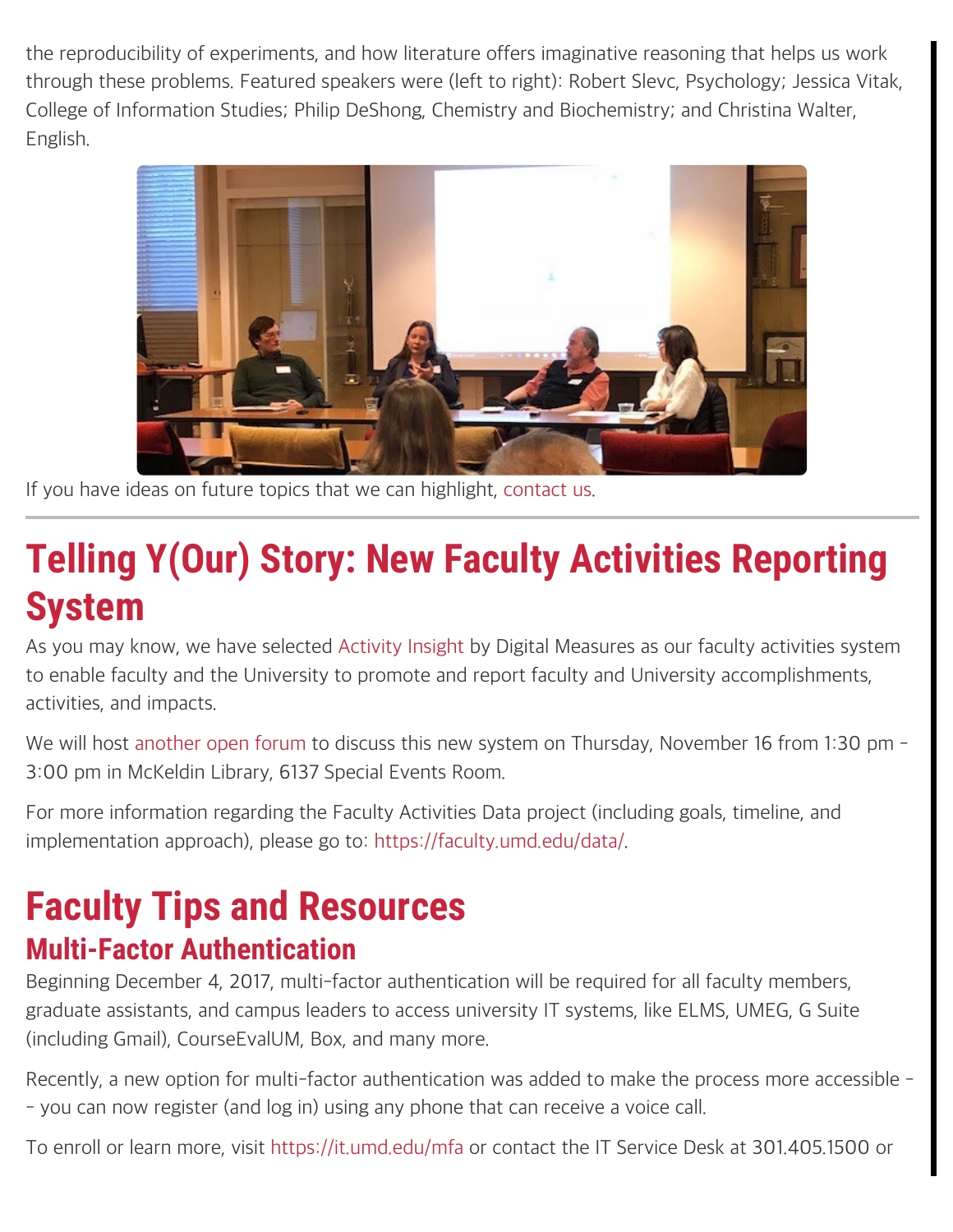

#### **BETA Team - Behavior Evaluation & Threat Assessment**

Have you ever had a disruptive or threatening student in your class? Did you notice something about one of your students that concerns you but don't know what to do about it?

The BETA Team is a UMD committee that provides assistance and evaluates reports about troubled students. They also provide guidance on and assess concerning behavior and develop strategies to support the well-being and academic success of all students..[.Read more](https://www.studentaffairs.umd.edu/staff-faculty/beta-team#/about-the-beta-team)



Academic Freedom and Free Speech is a hot topic on our campus and campuses across the nation. For resources to better understand and address these issues, click on the links below:

- [What is Academic Freedom?](https://faculty.umd.edu/news/documents/academicfreedom.pdf)
- [Guidance on Sensitive Topics](https://faculty.umd.edu/news/documents/sensitivetopics.pdf)
- [Addressing Sensitive & Divisive Topics and Events](https://faculty.umd.edu/news/documents/sensitivetopicsevents.pdf)
- [Academic Freedom & Free Speech: Rights &](https://faculty.umd.edu/news/documents/afbertot.pdf) [Responsibilities](https://faculty.umd.edu/news/documents/afbertot.pdf)
- [Protected Speech: A \(Very!\) Quick Overview](https://faculty.umd.edu/news/documents/protectedspeech.pdf)
- Ouestions & Answers About Academic Freedom



#### **2018 Orientations - Save the Date**

- August 15: New Administrators
- August 21 & 22: New Faculty

Location information and details will be provided in Aprin 2018. [Contact our office](mailto:faculty@umd.edu) with any questions.



Did you know that faculty members can share courses with other Big Ten Academic Alliance institutions?

CourseShare is a program that provides the chance to collaborate with respected peers at Big Ten Academic Alliance universities, expand course enrollments with talented students, employ new technologies, fill curricular gaps, preserve